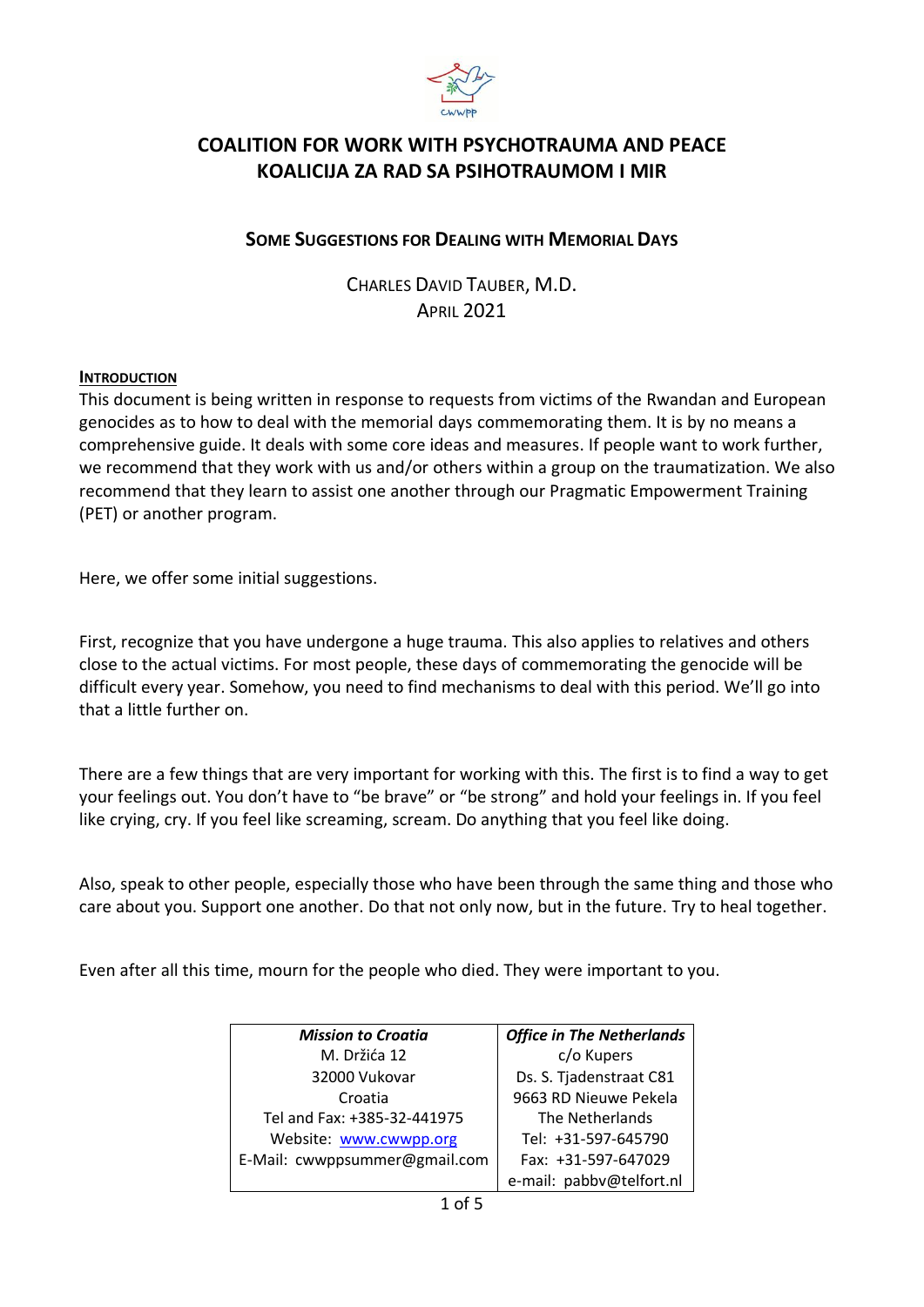Don't feel guilty that you survived. It is good that you still are here. Don't regret it. You somehow were able to get through it. The people who perished would want that for you.

You may have psychological and physical symptoms. These can be anything and everything. The psychological symptoms can include anger and rage, anxiety and fear, depression, and even going into your own world and hearing and seeing things that most people don't. You may withdraw from the world. You may not be able to concentrate on things. Physically, you may have headaches, dizziness, blurred vision, your stomach may hurt, you may have trouble breathing, your joints may hurt, and you may have things that we haven't named here. All of this is the result of what you've been through.

It's very important in this period that you do some of the things that you like to do. Care for yourself, especially during these difficult periods. Don't feel guilty about that. Find a way of surviving this time. We'll talk about healing later.

One practical technique that works for many people is called "finding a safe place". Imagine a place that you feel safe, where you like to go. That could be anywhere, a room, a place in the mountains or near the sea, a place with family and friends, anywhere. Imagine that the people whom you want to be there also are there. Whenever you are feeling bad, go there in your mind for a few minutes, at least.

Breathing also is important. When we're upset, we tend to breathe too much on the surface and too fast. Concentrate on your breathing. Breathe in and out slowly and deeply.

One more thing. Try to concentrate on one thing at a time, that is, on the thing that you're doing. Don't think about all the things going on around you, or things that you will do in five minutes or tonight or tomorrow. This kind of concentration helps you to settle a little.

## THINGS THAT COULD BE DONE IN THE PERIOD BEFORE, ON, AND AFTER THE DAY ITSELF

It's a good idea to plan beforehand what you will do on the days just before, during, and after the memorial day. It's good to plan any actions that you want to take for yourself, that is to make it possible for you to get through the day, and any action you may want to take "publicly", that is, with anyone else around.

You may want to have a ritual to honor the person or people who died. You may want to plan this with other people. Either instead of or in addition to that, you may want to plan a ritual of your own, only for you or a few people close to you. These rituals can be part of the process of mourning for the people who died. They also can be a celebration of who they were as people. They can be anything and take any form that has meaning for you.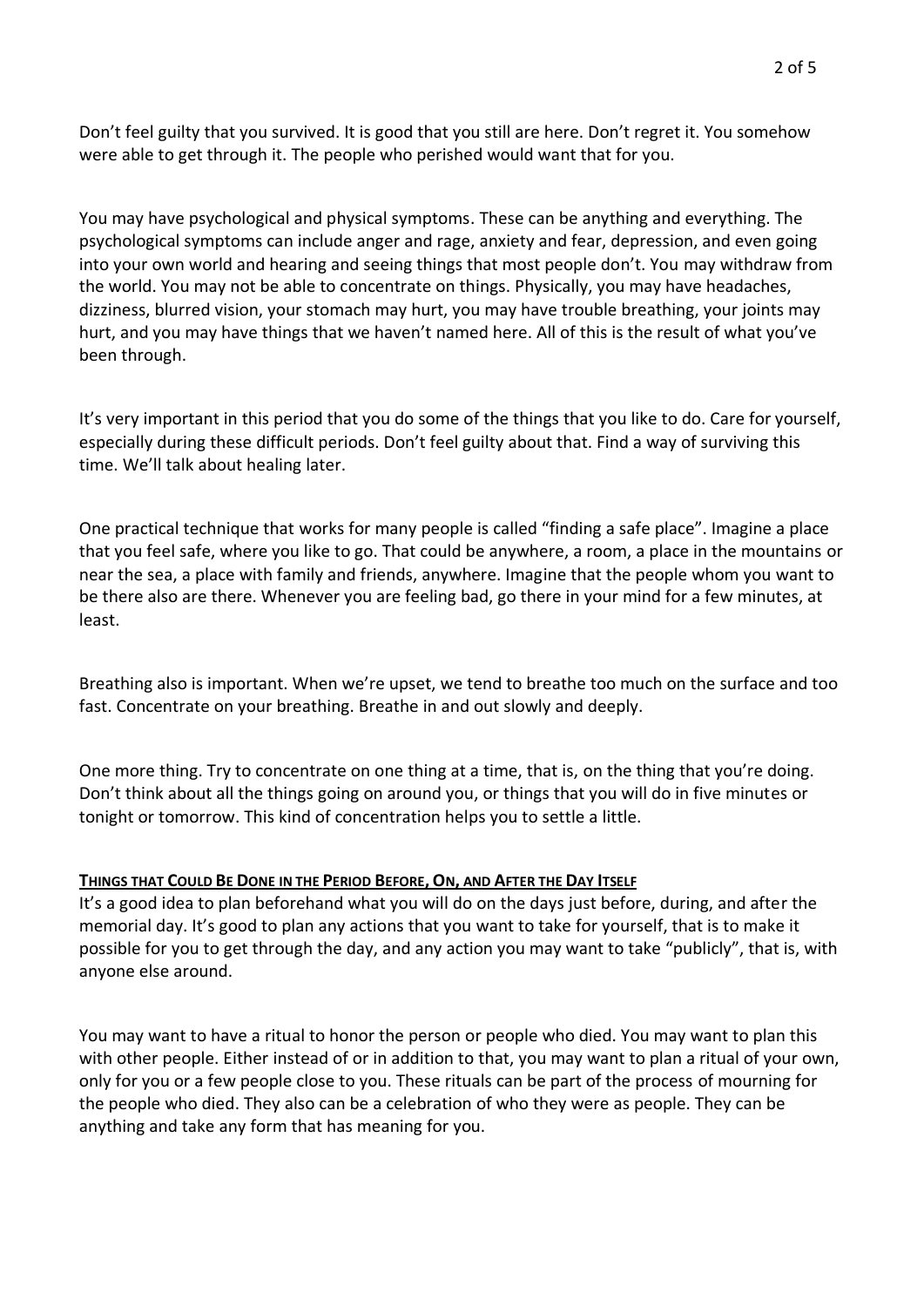On these days, you may want to be alone for part of the time. You also may want to be with other people, people who have experienced the same kinds of things as you have, people who were close to the people who suffered, and/or people who are close to you personally. We think that it's good not to be alone for too much of the time.

As we've said above, it's good for you to get your feelings out on these days. Any kind of expression of your feelings – crying, screaming, anything – is all right. We think that holding it in is not good.

During these days, trust to yourself and do the things that make you feel better, even if other people don't like everything that you're doing. Be yourself and don't hide how you feel. Get things out and survive in your own way.

#### **THINGS THAT COULD BE DONE MORE OR LESS CONSTANTLY**

In this section, we will give you some ideas about how you can decrease and make more sense of the impact of the genocide. The events always will be there. You cannot forget them. What you can do is to make it easier for yourself to live.

Something that we have repeated in this document and in which we strongly believe is that holding your feelings inside is bad for you. Sooner or later, the pressure of those feelings will make you explode or implode. That means that you could fall apart internally, psychologically and/or physically, and/or you could explode to the outside, that is, get violent or behave in ways that you don't really want to.

Thus, any ways that you can get your feelings out are very valuable.

One way that we feel is valuable is writing. There are several things that you can do.

It is a good idea to write out the events, minute by minute. Also, write your feelings at each point of what happened. This may take you a long time to do. Read it and revise it until you are completely satisfied with it. You will remember more and more and you will allow more feelings to come out as you do that. This entire process is very good for you.

Another kind of writing is to keep a journal every day or even several times a day. Record not only the events of your life but also how you are feeling, not only about the events, but in general. This lowers the pressure and allows you to make sense of things.

This journal doesn't only have to be in written form. You also can make audio and/or video recordings. These can be useful in that they give you facial and bodily expressions, your tone of voice, etc.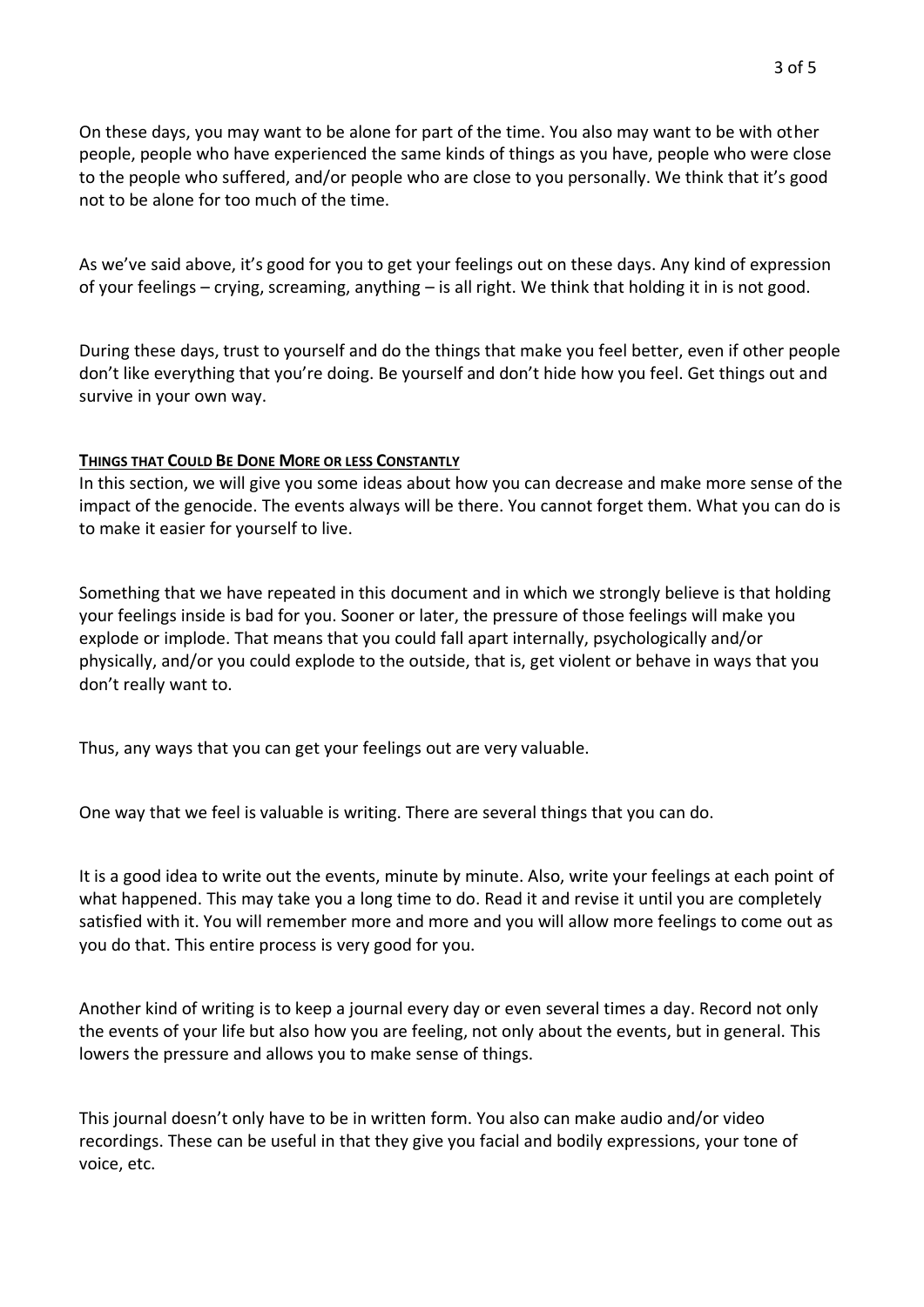Also, other creative activities are helpful. This can include art, music, theater, etc., thus anything that will get your feelings out. If you are using theater, sometimes known as psychodrama, you can create dialogues between participants in the situations and/or with external people. You can take all of the parts, and imagine how each person would react. This can be very helpful.

Something else that we would suggest is to join a support group if one exists in your area or online or to form one if it doesn't. In such groups, people see that they are not alone and can support one another. People also can exchange strategies for dealing with the situations.

Important issues in all of this are guilt and shame. A first principle in this is that you always are doing the best that you can, given your education, your personality, the way that you were brought up, the circumstances at the time, etc. Thus, in general, there is no reason for shame. Also, there is positive guilt and negative guilt. Positive guilt is a situation in which you see that you could have taken another action. Thus, you can learn from your actions. You also may want to find a way of "restoring", that is, repairing the results of your actions or compensating for them in some way. Negative guilt is feeling that you've done something wrong and not learning from it. Negative guilt and shame are destructive.

Another important aspect of dealing with your situation is to develop the sense of your life. We recommend that you look up existential psychology on the Internet. There you will find the dilemmas of life, that is, death, meaning and meaninglessness, isolation, and freedom and the associated responsibility. We recommend that you explore these slowly, both in a group and for yourself.

We believe that finding sense in life is very important. We follow Viktor Frankl, himself a victim of the European Holocaust, in working on three aspects of this. The first aspect is a goal in the sense of a job or hobby. This can be anything – paid work, work in a non-governmental organization, work on a hobby, etc. The second sense is that of relationships, which can be divided into a number of categories – intimate relationships such as those with a partner and/or very close friends, friendship relationships, and official relationships. It thus is good to define and maintain those relationships. The third meaning of life is that with the universe. For believers, this is the relationship with a Higher Being. For others, this is how they see the universe, nature, and their own mortality. Again, it is important to work this through individually and perhaps as a group. We see working through this as a very important part of coming to terms with the genocide.

Another aspect of the process that we have emphasized in this document is developing an attitude of being open with your feelings and in your communication. We find that this lessens the pressure on you and allows other people to respond to you in a better way. Some people are afraid of hurting others. Also, the pain, when it comes out is just that – painful. However, as we've said elsewhere, holding it in makes it all worse and can have severe psychological and physical consequences.